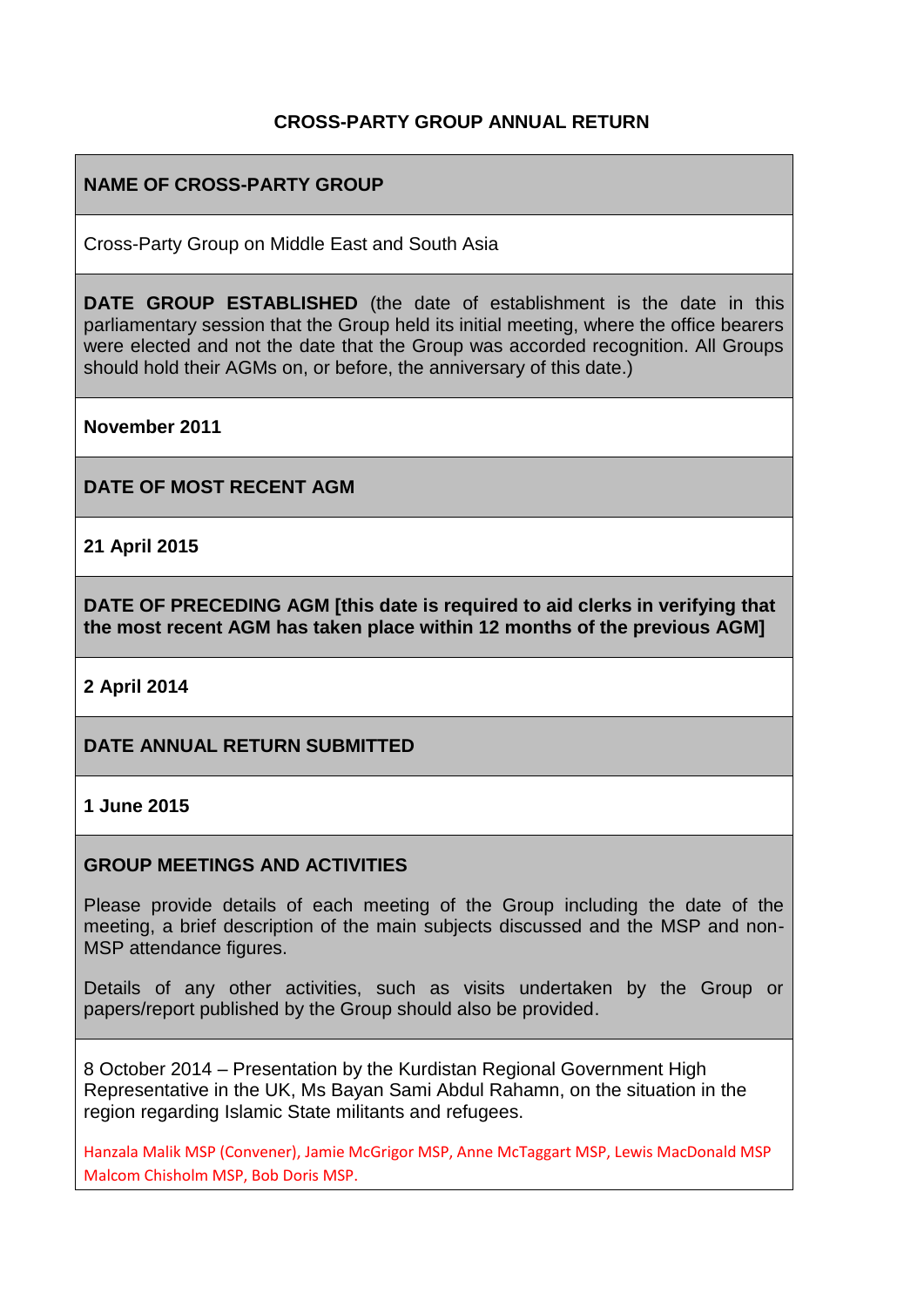Non-MSP – 17

21 April 2015 - AGM /discussion of implication of elections in Turkey and current situation in Syria.

MSP - 2

Non MSP – 2

# **MSP MEMBERS OF THE GROUP**

Please provide names and party designation of all MSP members of the Group.

Hanzala Malik - Labour Jamie McGrigor - Conservative Jim Eadie - SNP William Rennie – Lib Dems Anne McTaggart - Labour Christina McKelvie - SNP Margaret McCulloch - Labour Mary Fee - Labour Sarah Boyack - Labour

# **NON-MSP MEMBERS OF THE GROUP**

For organisational members please provide only the name of the organisation, it is not necessary to provide the name(s) of individuals who may represent the organisation at meetings of the Group.

|                    | Umbreen Khalid             |
|--------------------|----------------------------|
| <b>Individuals</b> | Dr Crispin Bates           |
|                    | Dr Patricia Jeffrey        |
|                    | <b>Mohammed Aslam</b>      |
|                    | Masud khan                 |
|                    | Shami Khan                 |
|                    | <b>Khalid Mir</b>          |
|                    | Dr Andrew Newman           |
|                    | Jack Feimann               |
|                    | Naeem Khalid               |
|                    | <b>Faten Hameed</b>        |
|                    | <b>Javed Tariq</b>         |
|                    | <b>Tahir Bashir</b>        |
|                    | <b>Bilal Ahmed</b>         |
|                    | Goran Abdulla              |
|                    | <b>Cllr Mohammed Razaq</b> |
|                    | <b>Eddie Holmes</b>        |
|                    | <b>Bob Haddow</b>          |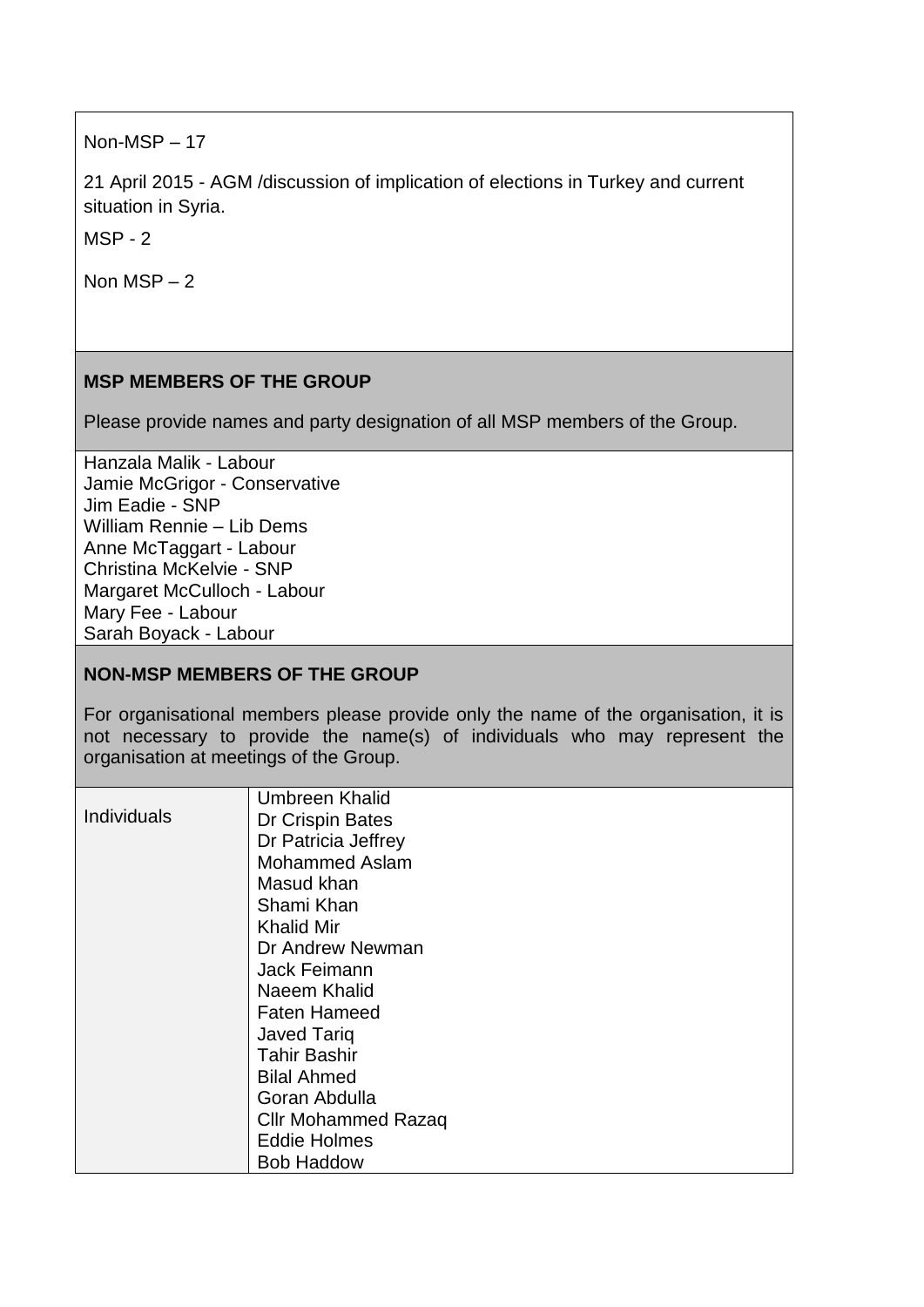| <b>FRAE Fife</b>                                         |
|----------------------------------------------------------|
| <b>Today's Scotland</b>                                  |
| <b>Edinburgh Kurdish Society</b>                         |
| Beyond the Veil Edinburgh                                |
| <b>Lothian and Borders Police</b>                        |
| Scottish Arab Federation (SAFe)                          |
| West of Scotland Regional Equality Council               |
| Muslim Strategic Sisterhood Scotland (MS3)               |
| Edinburgh and East of Scotland Pakistan Association      |
| Alwaleed Centre for Centre for the Study of Islam in the |
| Contemporary World (University of Edinburgh)             |
| <b>Kurdish Society Scotland</b>                          |
| <b>Scottish Iraqi Society</b>                            |
| <b>Friends of Living Stones Charity</b>                  |
|                                                          |
|                                                          |
|                                                          |

# **GROUP OFFICE BEARERS**

Please provide names for all office bearers. The minimum requirement is that two of the office bearers are MSPs and one of these is Convener – beyond this it is a matter for the Group to decide upon the office bearers it wishes to have. It is permissible to have more than one individual elected to each office, for example, coconveners or multiple deputy conveners.

| Convener               | Hanzala Malik MSP                                     |
|------------------------|-------------------------------------------------------|
| <b>Deputy Convener</b> | Jamie McGrigor MSP, Jim Eadie MSP, William Rennie MSP |
| Secretary              | Umbreen Khalid                                        |
| <b>Treasurer</b>       | <b>Cllr Mohammed Razaq</b>                            |

# **FINANCIAL BENEFITS OR OTHER BENEFITS RECEIVED BY THE GROUP**

Please provide details of any financial or material benefit(s) received from a single source in a calendar year which has a value, either singly or cumulatively, of more than £500. This includes donations, gifts, hospitality or visits and material assistance such as secretariat support.

Details of material support should include the name of the individual providing support, the value of this support over the year, an estimate of the time spent providing this support and the name of the organisation that this individual is employed by / affiliated to in providing this support.

Groups should provide details of the date on which the benefit was received, the